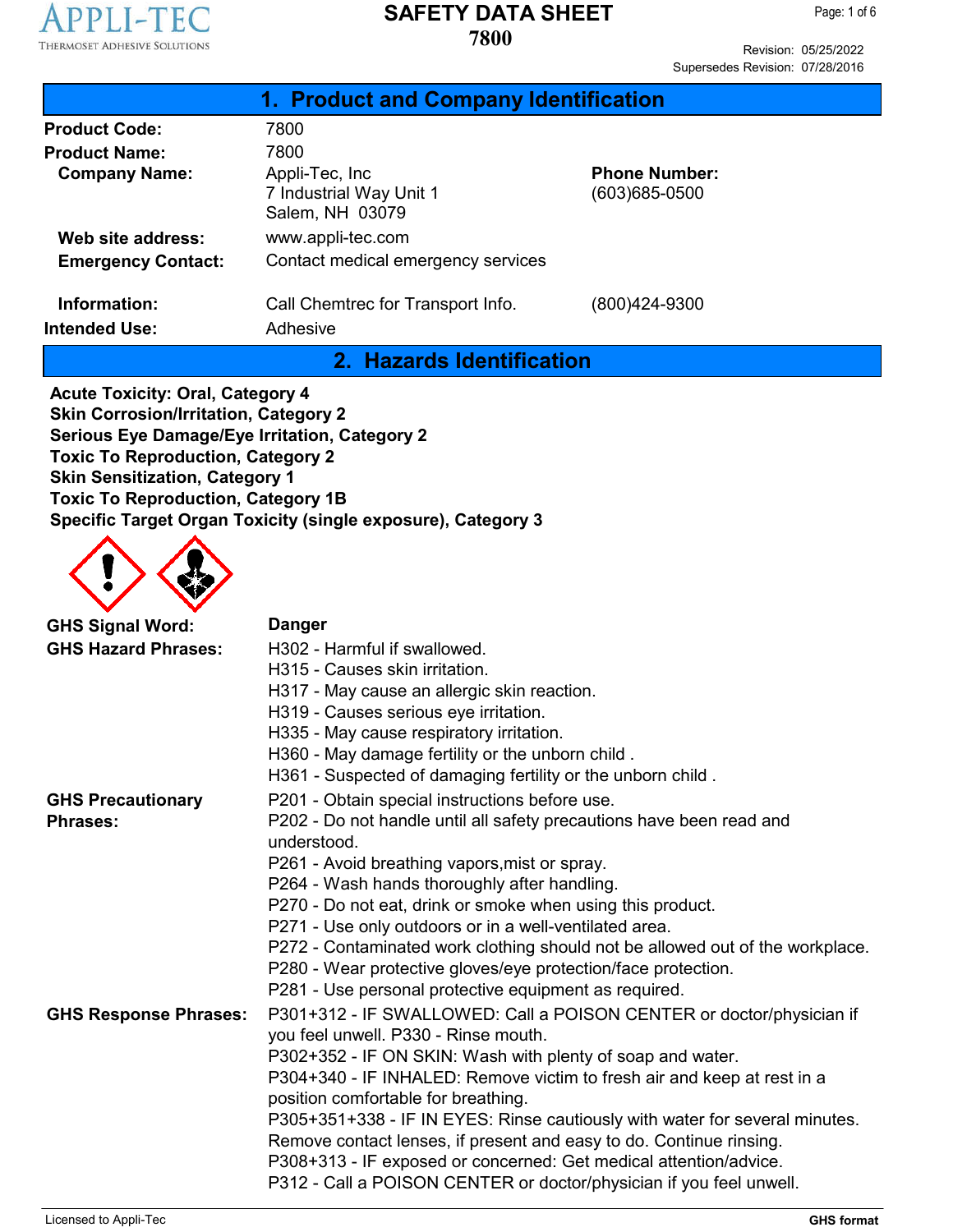

**7800**

| Revision: 05/25/2022 |
|----------------------|
|                      |

|                                                                     | P333+313 - If skin irritation or rash occurs, seek medical advice/attention.<br>P337+313 - If eye irritation persists, get medical advice/attention.<br>P363 - Wash contaminated clothing before reuse. |
|---------------------------------------------------------------------|---------------------------------------------------------------------------------------------------------------------------------------------------------------------------------------------------------|
| GHS Storage and Disposal P405 - Store locked up.<br><b>Phrases:</b> | P501 - Dispose of contents/container according to national and local regulations.                                                                                                                       |
|                                                                     | <b>OSHA Regulatory Status:</b> This material is classified as hazardous under OSHA regulations.                                                                                                         |
| Inhalation:                                                         | Harmful if inhaled. May cause respiratory tract irritation. May cause allergy or<br>asthma symptoms or breathing difficulties if inhaled.                                                               |
| <b>Skin Contact:</b>                                                | Causes skin irritation. May cause allergic skin reaction.                                                                                                                                               |
| <b>Eye Contact:</b>                                                 | Causes serious eye irritation.                                                                                                                                                                          |
| Ingestion:                                                          | Harmful if swallowed.                                                                                                                                                                                   |
| <b>Additional Information</b>                                       | No data available.                                                                                                                                                                                      |

# **3. Composition/Information on Ingredients**

| CAS#       | Hazardous Components (Chemical Name)                            | Concentration   |
|------------|-----------------------------------------------------------------|-----------------|
| 69102-90-5 | Polybutadiene                                                   | $50.0 - 60.0 %$ |
| 28182-81-2 | Poly(hexamethylene diisocyanate)                                | $10.0 - 20.0 %$ |
| 8001-79-4  | Castor oil                                                      | $10.0 - 20.0 %$ |
| 68611-44-9 | Modified silicon dioxide                                        | $5.0 - 10.0 %$  |
| 119-47-1   | Phenol, 2, 2'-methylenebis 6-(1, 1-dimethylethyl)-4-<br>methyl- | $0.1 - 1.0 %$   |
| 822-06-0   | Hexamethylene-1,6-diisocyanate                                  | $0.0 - 1.0 %$   |
| 77-58-7    | Organotin Compound (19% as tin)                                 | $0.0 - 0.1 %$   |

**Additional Information** Exact percentages have been withheld as a trade secret.

# **4. First Aid Measures**

| <b>Emergency and First Aid</b><br><b>Procedures:</b> |                                                                                                                                                         |
|------------------------------------------------------|---------------------------------------------------------------------------------------------------------------------------------------------------------|
| In Case of Inhalation:                               | Remove to fresh air. If not breathing, give artificial respiration. If breathing is<br>difficult, give oxygen. Get immediate medical attention.         |
| In Case of Skin Contact:                             | Remove contaminated clothing. Wash skin with soap and water. Get medical<br>attention. Wash contaminated clothing before reuse.                         |
| In Case of Eye Contact:                              | Immediately flush eyes with plenty of water for at least 15 minutes, occasionally<br>lifting the upper and lower eyelids. Get medical attention/advice. |
| In Case of Ingestion:                                | Do NOT induce vomiting. Never give anything by mouth to an unconscious<br>person. Get medical advice/attention.                                         |
| <b>Note to Physician:</b>                            | Treat symptomatically and supportively.                                                                                                                 |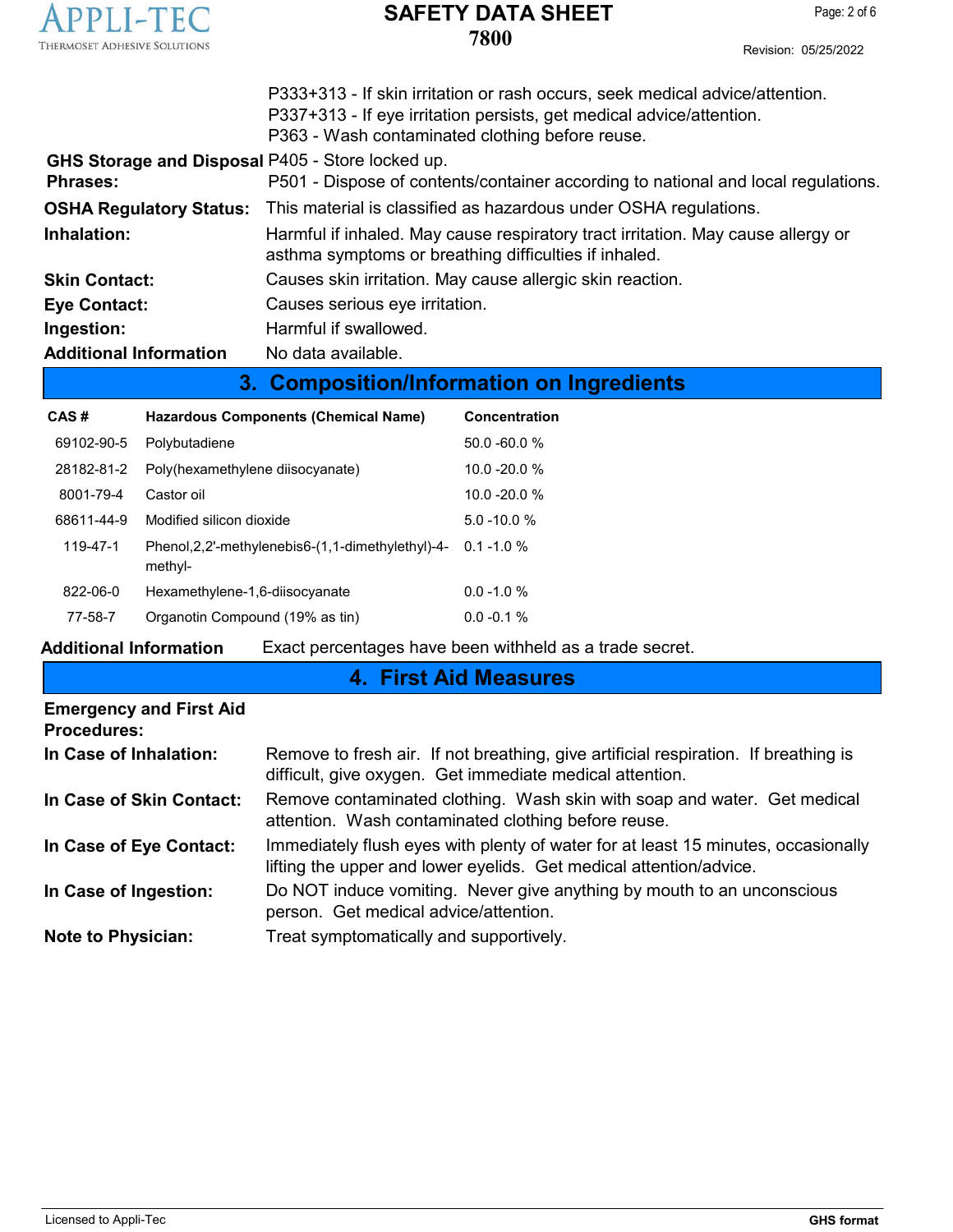Page: 3 of 6

Revision: 05/25/2022

| 5. Fire Fighting Measures                                      |                                                                                                                                                                             |                                                                                                                                                                                                                                                                                                                                                                     |  |  |
|----------------------------------------------------------------|-----------------------------------------------------------------------------------------------------------------------------------------------------------------------------|---------------------------------------------------------------------------------------------------------------------------------------------------------------------------------------------------------------------------------------------------------------------------------------------------------------------------------------------------------------------|--|--|
| Flash Pt:                                                      | $>93.00 \text{ C}$                                                                                                                                                          |                                                                                                                                                                                                                                                                                                                                                                     |  |  |
| <b>Explosive Limits:</b>                                       | LEL: No data.                                                                                                                                                               | UEL: No data.                                                                                                                                                                                                                                                                                                                                                       |  |  |
| <b>Autoignition Pt:</b>                                        | No data.                                                                                                                                                                    |                                                                                                                                                                                                                                                                                                                                                                     |  |  |
| <b>Suitable Extinguishing</b><br>Media:                        |                                                                                                                                                                             | Use water spray, dry chemical, carbon dioxide, or appropriate foam.                                                                                                                                                                                                                                                                                                 |  |  |
|                                                                | Fire Fighting Instructions: As in any fire, wear a self-contained breathing apparatus in pressure-demand,<br>MSHA/NIOSH (approved or equivalent), and full protective gear. |                                                                                                                                                                                                                                                                                                                                                                     |  |  |
| <b>Flammable Properties and No data available.</b><br>Hazards: |                                                                                                                                                                             |                                                                                                                                                                                                                                                                                                                                                                     |  |  |
| <b>Hazardous Combustion</b><br><b>Products:</b>                | No data available.                                                                                                                                                          |                                                                                                                                                                                                                                                                                                                                                                     |  |  |
| 6. Accidental Release Measures                                 |                                                                                                                                                                             |                                                                                                                                                                                                                                                                                                                                                                     |  |  |
| <b>Material Is Released Or</b><br>Spilled:                     |                                                                                                                                                                             | <b>Steps To Be Taken In Case</b> Ensure adequate ventilation. Isolate area and deny entry. Prevent further<br>leakage or spillage if safe to do so. Do not let product enter drains. Use proper<br>personal protective equipment as indicated in Section 8. Absorb spill with inert<br>material (e.g. dry sand or earth), then place in a chemical waste container. |  |  |

# **7. Handling and Storage**

|                                                                          | <b>Precautions To Be Taken</b> Use with adequate ventilation. Avoid contact with eyes, skin, and clothing. Avoid |
|--------------------------------------------------------------------------|------------------------------------------------------------------------------------------------------------------|
| in Handling:                                                             | ingestion and inhalation.                                                                                        |
| <b>Precautions To Be Taken</b> Store at $\le$ -40 deg. C.<br>in Storing: |                                                                                                                  |

| <b>Exposure Controls/Personal Protection</b><br>8. |                                                                 |                 |                  |                     |
|----------------------------------------------------|-----------------------------------------------------------------|-----------------|------------------|---------------------|
| CAS#                                               | <b>Partial Chemical Name</b>                                    | <b>OSHA TWA</b> | <b>ACGIH TWA</b> | <b>Other Limits</b> |
| 69102-90-5                                         | Polybutadiene                                                   | No data.        | No data.         | No data.            |
| 28182-81-2                                         | Poly(hexamethylene diisocyanate)                                | No data.        | No data.         | No data.            |
| 8001-79-4                                          | Castor oil                                                      | No data.        | No data.         | No data.            |
| 68611-44-9                                         | Modified silicon dioxide                                        | No data.        | No data.         | No data.            |
| 119-47-1                                           | Phenol, 2, 2'-methylenebis 6-(1, 1-dimeth<br>ylethyl)-4-methyl- | No data.        | No data.         | No data.            |
| 822-06-0                                           | Hexamethylene-1,6-diisocyanate                                  | TWA: 5 mg/m3    | TLV: 0.005 ppm   | No data.            |
| 77-58-7                                            | Organotin Compound (19% as tin)                                 | No data.        | No data.         | No data.            |

| <b>Respiratory Equipment</b><br>(Specify Type):    | Use a NIOSH/MSHA or European Standard EN 149 approved respirator if<br>exposure limits are exceeded or if irritation or other symptoms are experienced.                                                                                                               |
|----------------------------------------------------|-----------------------------------------------------------------------------------------------------------------------------------------------------------------------------------------------------------------------------------------------------------------------|
| <b>Eye Protection:</b>                             | Safety glasses.                                                                                                                                                                                                                                                       |
| <b>Protective Gloves:</b>                          | Wear appropriate protective gloves to prevent skin exposure.                                                                                                                                                                                                          |
|                                                    | <b>Other Protective Clothing:</b> Wear appropriate protective clothing to prevent skin exposure.                                                                                                                                                                      |
| <b>Engineering Controls</b><br>(Ventilation etc.): | Facilities storing or utilizing this material should be equipped with an eyewash<br>facility and a safety shower. Use process enclosure, local exhaust ventilation, or<br>other engineering controls to control airborne levels below recommended<br>exposure limits. |
| e Practices:                                       | Work/Hygienic/Maintenanc Handle in accordance with good industrial hygiene and safety practice. Wash<br>hands before breaks and at the end of workday.                                                                                                                |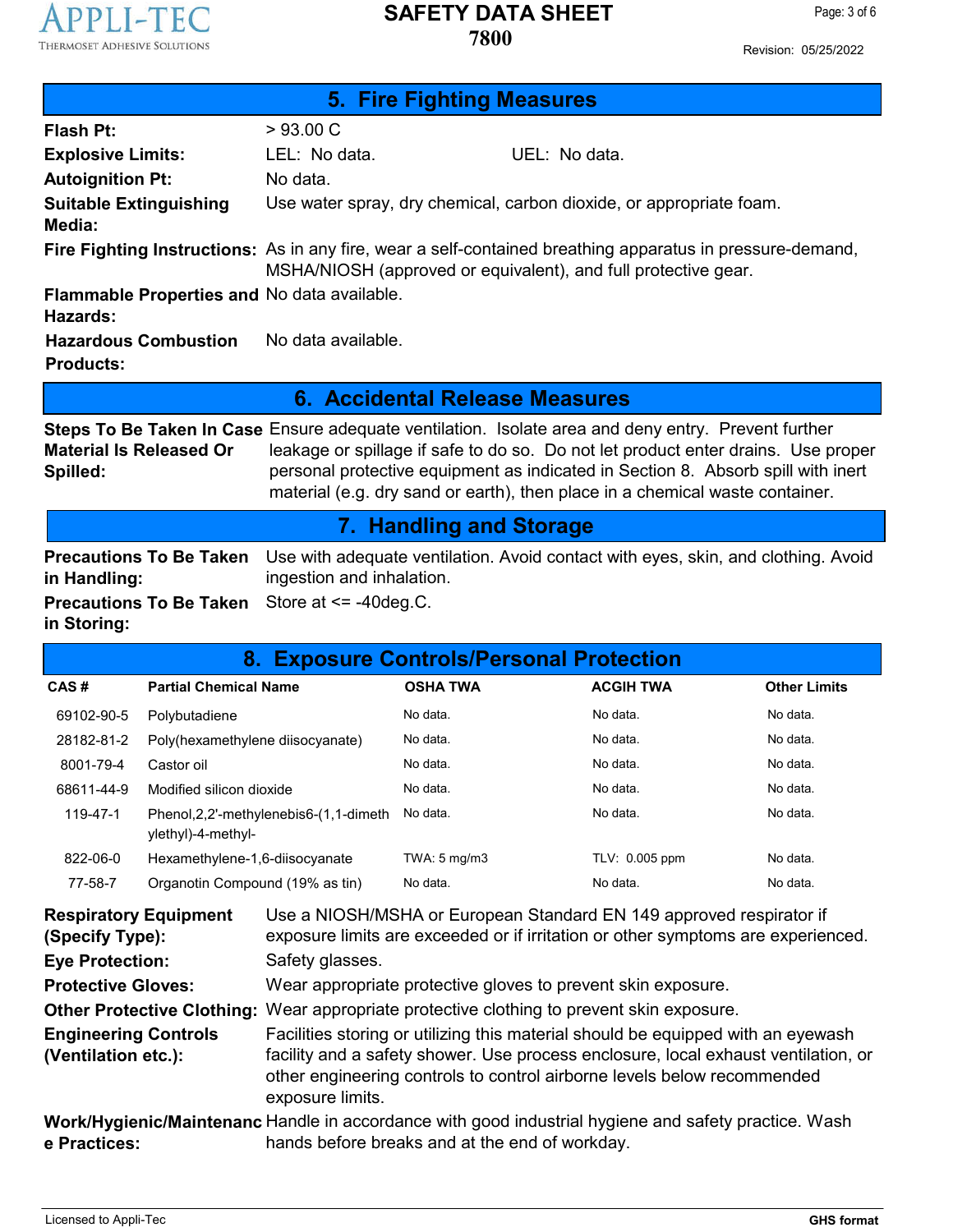

Page: 4 of 6

Revision: 05/25/2022 Supersedes Revision: 07/28/2016

| 9. Physical and Chemical Properties                         |                                                                                        |  |  |  |
|-------------------------------------------------------------|----------------------------------------------------------------------------------------|--|--|--|
| <b>Physical States:</b>                                     | [X] Liquid<br>[ ] Gas<br>[ ] Solid                                                     |  |  |  |
| <b>Appearance and Odor:</b>                                 | Appearance: Clear. Paste.<br>Odor: aromatic odor.                                      |  |  |  |
| pH:                                                         | No data.                                                                               |  |  |  |
| <b>Melting Point:</b>                                       | No data.                                                                               |  |  |  |
| <b>Boiling Point:</b>                                       | No data.                                                                               |  |  |  |
| <b>Flash Pt:</b>                                            | >93.00 C                                                                               |  |  |  |
| <b>Evaporation Rate:</b>                                    | No data.                                                                               |  |  |  |
| <b>Flammability (solid,</b><br>gas):                        | No data available.                                                                     |  |  |  |
| <b>Explosive Limits:</b>                                    | LEL: No data.<br>UEL: No data.                                                         |  |  |  |
| Vapor Pressure (vs. Air<br>or mm Hg):                       | No data.                                                                               |  |  |  |
| Vapor Density (vs. Air =<br>$1)$ :                          | No data.                                                                               |  |  |  |
| <b>Specific Gravity (Water =</b><br>$1)$ :                  | No data.                                                                               |  |  |  |
| <b>Solubility in Water:</b>                                 | No data.                                                                               |  |  |  |
| <b>Saturated Vapor</b><br><b>Concentration:</b>             | No data.                                                                               |  |  |  |
| <b>Octanol/Water Partition</b><br><b>Coefficient:</b>       | No data.                                                                               |  |  |  |
| <b>Autoignition Pt:</b>                                     | No data.                                                                               |  |  |  |
| <b>Decomposition</b><br>Temperature:                        | No data.                                                                               |  |  |  |
| <b>Viscosity:</b>                                           | No data.                                                                               |  |  |  |
| Information with regard<br>to primary physical<br>hazard:   |                                                                                        |  |  |  |
|                                                             | <b>10. Stability and Reactivity</b>                                                    |  |  |  |
| <b>Stability:</b>                                           | Unstable $[X]$<br>Stable [ ]                                                           |  |  |  |
| <b>Conditions To Avoid -</b><br>Instability:                | Product will cure at ambient temperatures. Keep in cold storage until ready to<br>use. |  |  |  |
| <b>To Avoid:</b>                                            | <b>Incompatibility - Materials</b> Oxidizing agents, Strong bases, Strong acids.       |  |  |  |
| or Byproducts:                                              | Hazardous Decomposition Carbon oxides, Nitrogen oxides.                                |  |  |  |
| <b>Possibility of Hazardous</b><br><b>Reactions:</b>        | Will occur [ ] Will not occur [X]                                                      |  |  |  |
| <b>Conditions To Avoid -</b><br><b>Hazardous Reactions:</b> | No data available.                                                                     |  |  |  |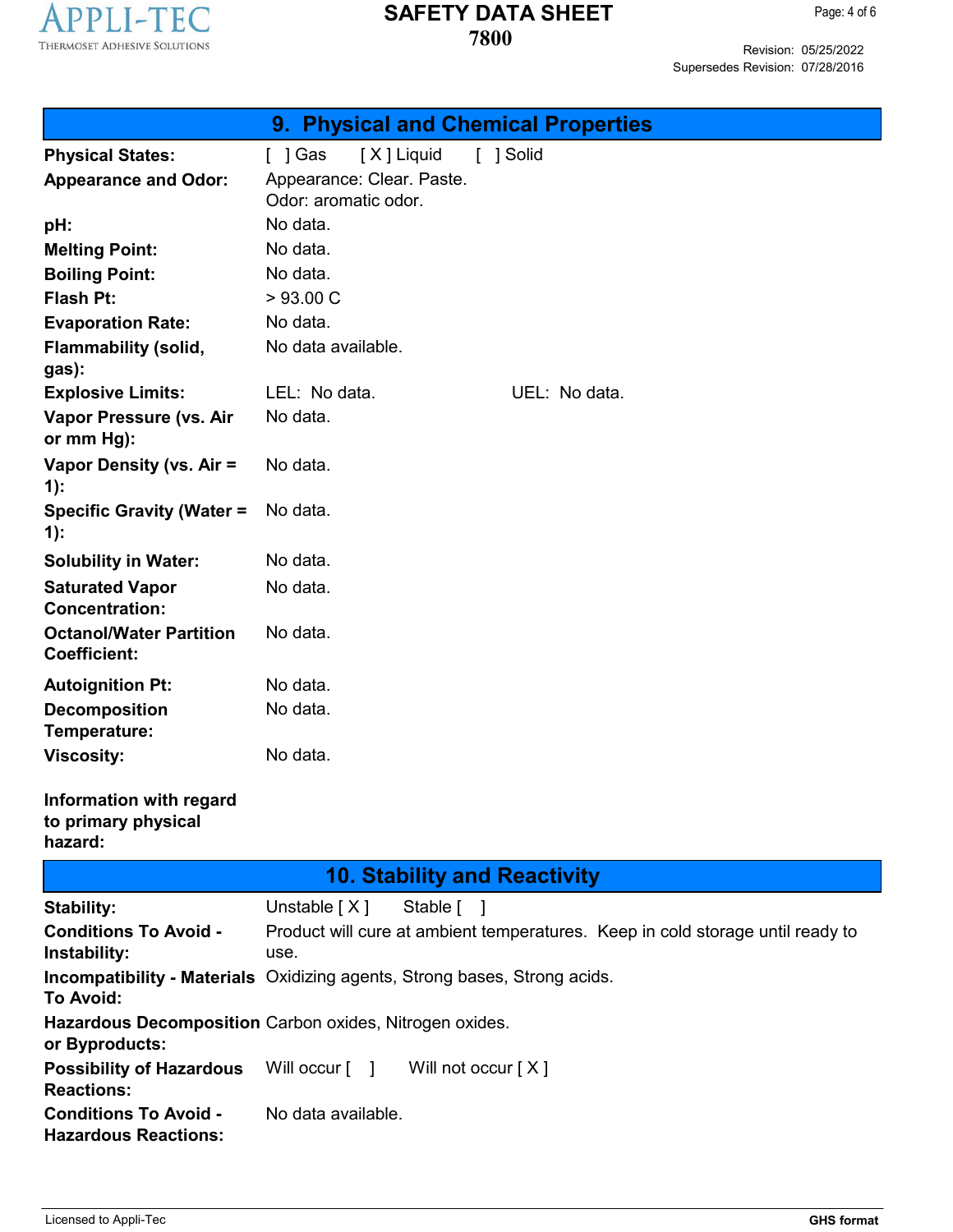

Revision: 05/25/2022 Supersedes Revision: 07/28/2016

|                                                                                                                                                                                                                                                                                                                                                                                                              |                                                                                                                                                       | <b>11. Toxicological Information</b>                                                                                         |                                                                                                                                |                                                |                                             |
|--------------------------------------------------------------------------------------------------------------------------------------------------------------------------------------------------------------------------------------------------------------------------------------------------------------------------------------------------------------------------------------------------------------|-------------------------------------------------------------------------------------------------------------------------------------------------------|------------------------------------------------------------------------------------------------------------------------------|--------------------------------------------------------------------------------------------------------------------------------|------------------------------------------------|---------------------------------------------|
| <b>Sensitization:</b>                                                                                                                                                                                                                                                                                                                                                                                        | Toxicological Information: No data available.<br>Respiratory and skin sensitization.                                                                  |                                                                                                                              |                                                                                                                                |                                                |                                             |
|                                                                                                                                                                                                                                                                                                                                                                                                              |                                                                                                                                                       | <b>12. Ecological Information</b>                                                                                            |                                                                                                                                |                                                |                                             |
|                                                                                                                                                                                                                                                                                                                                                                                                              |                                                                                                                                                       | No data available.                                                                                                           |                                                                                                                                |                                                |                                             |
|                                                                                                                                                                                                                                                                                                                                                                                                              |                                                                                                                                                       | <b>13. Disposal Considerations</b>                                                                                           |                                                                                                                                |                                                |                                             |
|                                                                                                                                                                                                                                                                                                                                                                                                              | <b>Waste Disposal Method:</b>                                                                                                                         | Observe all federal, state, and local environmental regulations.                                                             |                                                                                                                                |                                                |                                             |
|                                                                                                                                                                                                                                                                                                                                                                                                              |                                                                                                                                                       | <b>14. Transport Information</b>                                                                                             |                                                                                                                                |                                                |                                             |
|                                                                                                                                                                                                                                                                                                                                                                                                              | <b>LAND TRANSPORT (US DOT):</b>                                                                                                                       |                                                                                                                              |                                                                                                                                |                                                |                                             |
| <b>DOT Proper Shipping</b><br>Other regulated substances, liquid, n.o.s. (contains<br>Hexamethylene-1,6-Diisocyanate)<br>Name:<br>CLASS <sub>9</sub><br><b>DOT Hazard Class:</b><br>9<br>NA3082<br><b>UN/NA Number:</b><br>$\mathbf{III}$<br><b>Packing Group:</b>                                                                                                                                           |                                                                                                                                                       |                                                                                                                              |                                                                                                                                |                                                |                                             |
| <b>MARINE TRANSPORT (IMDG/IMO):</b><br><b>IMDG/IMO Shipping Name: Not Regulated.</b><br><b>UN Number:</b><br><b>NA</b><br><b>NA</b><br><b>Packing Group:</b><br>NA - NA<br><b>Hazard Class:</b><br><b>IMDG MFAG Number:</b><br><b>IMDG EMS Page:</b><br>AIR TRANSPORT (ICAO/IATA):<br><b>ICAO/IATA Shipping Name: Not Regulated.</b><br><b>UN Number:</b><br><b>NA</b><br><b>NA</b><br><b>Packing Group:</b> |                                                                                                                                                       |                                                                                                                              |                                                                                                                                |                                                |                                             |
| <b>Hazard Class:</b>                                                                                                                                                                                                                                                                                                                                                                                         |                                                                                                                                                       | NA - NA<br><b>15. Regulatory Information</b>                                                                                 |                                                                                                                                |                                                |                                             |
|                                                                                                                                                                                                                                                                                                                                                                                                              |                                                                                                                                                       |                                                                                                                              |                                                                                                                                |                                                |                                             |
| CAS#<br>69102-90-5<br>28182-81-2<br>8001-79-4<br>68611-44-9<br>119-47-1                                                                                                                                                                                                                                                                                                                                      | <b>Hazardous Components (Chemical Name)</b><br>Polybutadiene<br>Poly(hexamethylene diisocyanate)<br>Castor oil<br>Modified silicon dioxide<br>methyl- | EPA SARA (Superfund Amendments and Reauthorization Act of 1986) Lists<br>Phenol, 2, 2'-methylenebis6-(1, 1-dimethylethyl)-4- | S. 302 (EHS)<br>No<br>No<br>No<br>No<br>No                                                                                     | S. 304 RQ<br>No<br>No<br>No<br><b>No</b><br>No | S. 313 (TRI)<br>No<br>No<br>No<br>No.<br>No |
| 822-06-0                                                                                                                                                                                                                                                                                                                                                                                                     | Hexamethylene-1,6-diisocyanate                                                                                                                        |                                                                                                                              | No                                                                                                                             | Yes NA                                         | Yes-Cat. N120, N106                         |
| 77-58-7                                                                                                                                                                                                                                                                                                                                                                                                      | Organotin Compound (19% as tin)                                                                                                                       |                                                                                                                              | No                                                                                                                             | No                                             | No                                          |
| CAS#                                                                                                                                                                                                                                                                                                                                                                                                         | <b>Hazardous Components (Chemical Name)</b><br><b>Other US EPA or State Lists</b>                                                                     |                                                                                                                              |                                                                                                                                |                                                |                                             |
| 69102-90-5<br>28182-81-2<br>8001-79-4<br>68611-44-9<br>119-47-1                                                                                                                                                                                                                                                                                                                                              | Polybutadiene<br>Poly(hexamethylene diisocyanate)<br>Castor oil<br>Modified silicon dioxide                                                           | Phenol, 2, 2'-methylenebis6-(1, 1-dimethylethyl)-4-                                                                          | <b>TSCA: Inventory</b><br><b>TSCA: Inventory</b><br><b>TSCA: Inventory</b><br><b>TSCA: Inventory</b><br><b>TSCA: Inventory</b> |                                                |                                             |